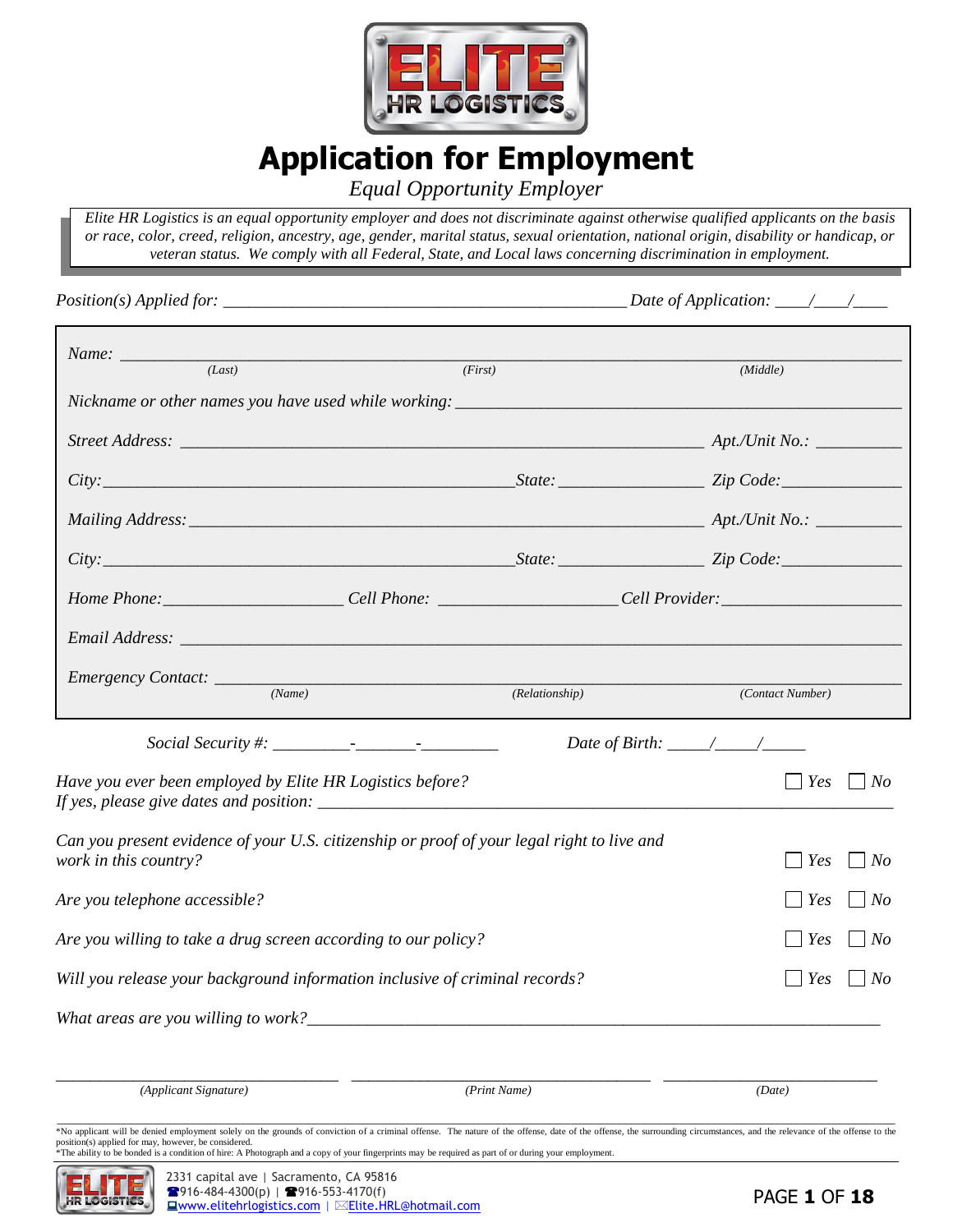### **NOTICE REGARDING BACKGROUND INVESTIGATION**

#### *Important – Please read carefully before signing acknowledgement*

*Employer Elite HR Logistics may obtain information about you from a consumer reporting agency for employment purposes. Thus, you may be the subject of a "consumer report" and/or an "investigative consumer report" which may include information about your character, general reputation, personal characteristics, and/or mode of living and which can involve personal interviews with sources such as your neighbors, friends, or associates. These reports may be obtained at any time after receipt of your authorization and, if you are hired, throughout your employment. You have the right, upon written request made within a reasonable time after receipt of this notice, to request disclosure of the nature and scope of any investigative consumer report. Please be advised that the nature and scope of the most common form of investigative consumer report obtained with regard to applicants for employment is an investigation into your education and/or employment history conducted CDTA Your national compliance solution,9275 Sky Park Court, Suite 105,San Siego,Ca.888.908.2382. or another outside organization. The scope of this notice and authorization is all-encompassing, however, allowing Employer to obtain from any outside organization all manner of consumer reports and investigative consumer reports now and, if you are hired, throughout the course of your employment to the extent permitted by law. As a result, you should carefully consider whether to exercise your right to request disclosure of the nature and scope of any investigative consumer report.*

#### *ACKNOWLEDGMENT AND AUTHORIZATION*

*I acknowledge receipt of the NOTICE REGARDING BACKGROUND INVESTIGATION and A SUMMARY OF YOUR RIGHTS UNDER THE FAIR CREDIT REPORTING ACT and certify that I have read and understand both of those documents. I hereby authorize the obtaining of "consumer reports" and/or "investigative consumer reports" at any time after receipt of this authorization and, if I am hired, throughout my employment. To this end, I hereby authorize, without reservation, any law enforcement agency, administrator, Authorizing the industrial commission of Arizona to release worker compensation record, state or federal agency, institution, school or university (public or private), information service bureau, employer, or insurance company to furnish any and all background information requested by Corporate Screening Services, Inc., another outside organization acting on behalf of Employer, and/or Employer itself. I agree that a facsimile ("fax") or photographic copy of this Authorization shall be as valid as the original.*

#### *NOTICE REGARDING BACKGROUND INVESTIGATION PURSUANT TO CALIFORNIA LAW*

*Employer (Elite HR Logistics) intends to obtain information about you from an investigative consumer reporting agency and/or a consumer credit reporting agency for employment purposes. Thus, you can expect to be the subject of "investigative consumer reports" and "consumer credit reports" obtained for employment purposes. Such reports may include information about your character, general reputation, personal characteristics and mode of living. With respect to any investigative consumer report from an investigative consumer reporting agency ("ICRA"), the Company may investigate the information contained in your employment application and other background information about you, including but not limited to obtaining a criminal record report, verifying references, work history, your social security number, your educational achievements, licensure, and certifications, your driving record, and other information about you, and interviewing people who are knowledgeable about you. The results of this report may be used as a factor in making employment decisions. The source of any investigative consumer report (as that term is defined under California law) will be Corporate Screening Services, Inc., 16530 Commerce Court, Cleveland, OH 44130, Phone: 800-229-8606, Fax: (440) 243-4204. The source of any credit report will be [add name of credit bureau].*

*The Company agrees to provide you with a copy of an investigative consumer report when required to do so under California law.*

*Under California Civil Code section 1786.22, you are entitled to find out from an ICRA what is in the ICRA's file on you with proper identification, as follows:* 

- *In person, by visual inspection of your file during normal business hours and on reasonable notice. You also may request a copy of the information in person. The ICRA may not charge you more than the actual copying costs for providing you with a copy of your file.*
- *A summary of all information contained in the ICRA's file on you that is required to be provided by the California Civil Code will be provided to*  you via telephone, if you have made a written request, with proper identification, for telephone disclosure, and the toll charge, if any, for the *telephone call is prepaid by or charged directly to you.*
- *By requesting a copy be sent to a specified addressee by certified mail. ICRAs complying with requests for certified mailings shall not be liable for disclosures to third parties caused by mishandling of mail after such mailings leave the ICRAs.*

*"Proper Identification" includes documents such as a valid driver's license, social security account number, military identification card, and credit cards. Only if you cannot identify yourself with such information may the ICRA require additional information concerning your employment and personal or family history in order to verify your identity.* 

*The ICRA will provide trained personnel to explain any information furnished to you and will provide a written explanation of any coded information contained in files maintained on you. This written explanation will be provided whenever a file is provided to you for visual inspection.* 

*You may be accompanied by one other person of your choosing, who must furnish reasonable identification. An ICRA may require you to furnish a written statement granting permission to the ICRA to discuss your file in such person's presence.*

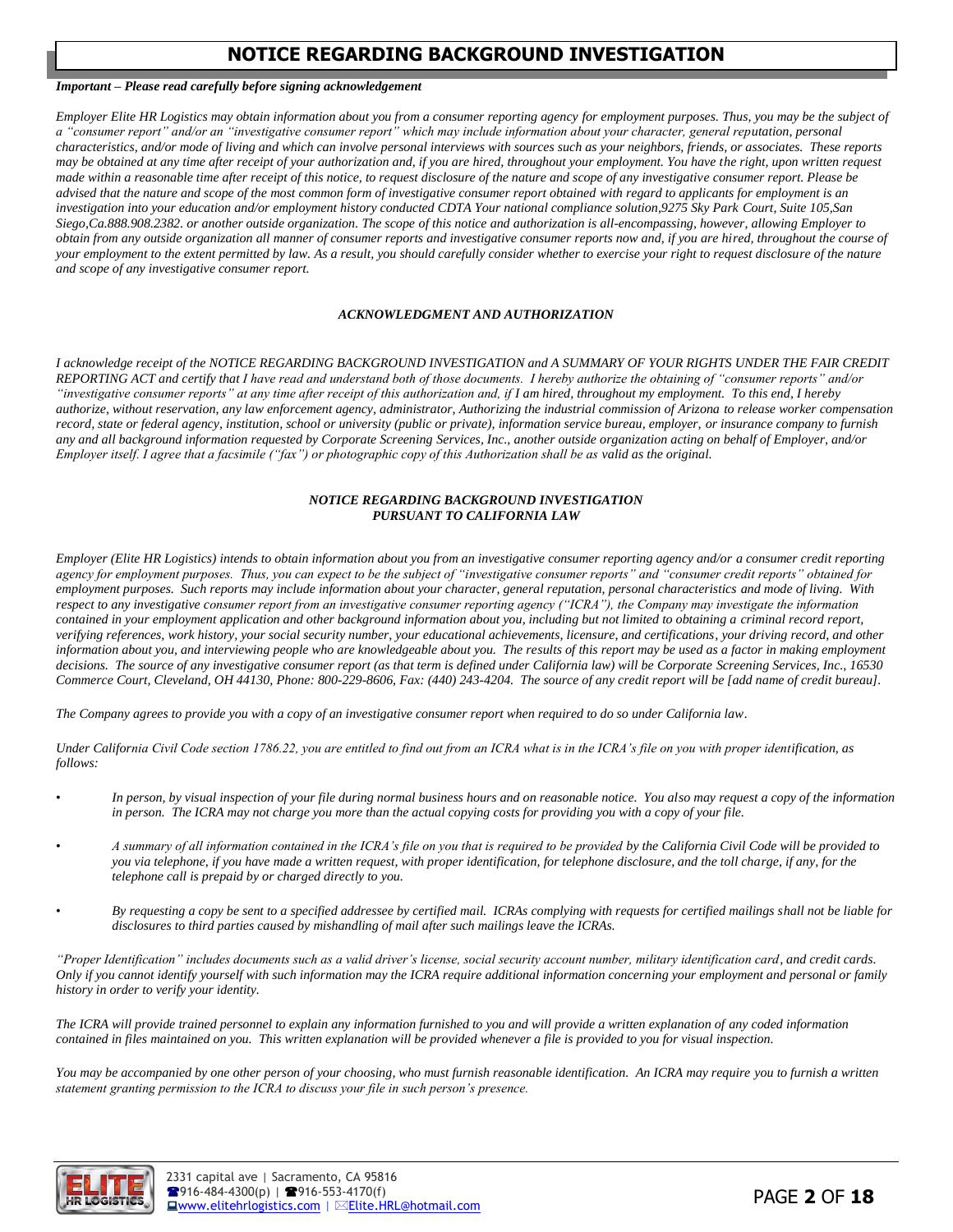#### **CALIFORNIA APPLICANTS OR EMPLOYEES ONLY**

*By signing below, you also acknowledge receipt of the NOTICE REGARDING BACKGROUND INVESTIGATION PURSUANT TO CALIFORNIA LAW. Please check this box if you would like to receive a copy of an investigative consumer report or consumer credit report if one is obtained by the Company at no charge whenever you have a right to receive such a copy under California law.*

| (Previous Names Used)<br>(Date of Birth)                                                                                                                                                                                                                                                                                                                                                                                                                                                                                                           |                                            |                     |              |                       |                       |                 |               |
|----------------------------------------------------------------------------------------------------------------------------------------------------------------------------------------------------------------------------------------------------------------------------------------------------------------------------------------------------------------------------------------------------------------------------------------------------------------------------------------------------------------------------------------------------|--------------------------------------------|---------------------|--------------|-----------------------|-----------------------|-----------------|---------------|
|                                                                                                                                                                                                                                                                                                                                                                                                                                                                                                                                                    |                                            |                     |              |                       | (Dates Used)          |                 |               |
|                                                                                                                                                                                                                                                                                                                                                                                                                                                                                                                                                    |                                            |                     |              |                       |                       |                 |               |
|                                                                                                                                                                                                                                                                                                                                                                                                                                                                                                                                                    | (Social Security Number)                   |                     |              |                       | (Current License No.) |                 | (State)       |
| List all residential addresses for the last 7 years. Begin with your most current and continue on back of sheet if needed.                                                                                                                                                                                                                                                                                                                                                                                                                         |                                            |                     |              |                       |                       |                 |               |
| (Street Address)                                                                                                                                                                                                                                                                                                                                                                                                                                                                                                                                   | (City)                                     |                     |              |                       | (State & Zip)         |                 |               |
| (Street Address)                                                                                                                                                                                                                                                                                                                                                                                                                                                                                                                                   | (City)                                     |                     |              |                       | (State $\&$ Zip)      |                 |               |
| (Street Address)                                                                                                                                                                                                                                                                                                                                                                                                                                                                                                                                   | (City)                                     |                     |              |                       | (State $\&$ Zip)      |                 |               |
| (Street Address)                                                                                                                                                                                                                                                                                                                                                                                                                                                                                                                                   | (City)                                     |                     |              |                       | (State & Zip)         |                 |               |
| Have you ever been convicted of a crime other than a minor traffic violation?                                                                                                                                                                                                                                                                                                                                                                                                                                                                      |                                            |                     |              |                       |                       | Yes             | No            |
| (Offense)                                                                                                                                                                                                                                                                                                                                                                                                                                                                                                                                          |                                            | (Date)              |              |                       | (City)                |                 | (State)       |
| Do you have any criminal proceeding pending?                                                                                                                                                                                                                                                                                                                                                                                                                                                                                                       |                                            | Yes                 | $\perp$ No   |                       |                       |                 |               |
| (Applicant Signature)                                                                                                                                                                                                                                                                                                                                                                                                                                                                                                                              |                                            |                     | (Print Name) |                       |                       | (Date)          |               |
|                                                                                                                                                                                                                                                                                                                                                                                                                                                                                                                                                    | ACKNOWLEDGEMENT OF AVAILABLE MODIFIED DUTY |                     |              |                       |                       |                 |               |
| Elite HR Logistics desires to provide our injured employees with the most expedient and quality medical care for their<br>work related injuries.<br>Elite HR Logistics has developed a modified duty program that will allow our injured workers to return to work on a<br>modified duty status by making accommodations for any work restrictions as outlined by a company authorized physician.<br>I understand that failure to report for modified duty will be considered an unexcused absence, and I will not be paid for<br>any days missed. |                                            |                     |              |                       |                       |                 |               |
| (Applicant Signature)                                                                                                                                                                                                                                                                                                                                                                                                                                                                                                                              | (Date)                                     |                     |              | (Recruiter Signature) |                       | (Date)          |               |
|                                                                                                                                                                                                                                                                                                                                                                                                                                                                                                                                                    |                                            | <b>AVAILABILITY</b> |              |                       |                       |                 |               |
|                                                                                                                                                                                                                                                                                                                                                                                                                                                                                                                                                    |                                            |                     |              |                       |                       |                 |               |
| Date you are available for work: $\frac{1}{\sqrt{1-\frac{1}{n}}}$ Salary rate: Minimum: \$ $\frac{1}{\sqrt{1-\frac{1}{n}}}$ Desired: \$ $\frac{1}{\sqrt{1-\frac{1}{n}}}$  Hr                                                                                                                                                                                                                                                                                                                                                                       |                                            |                     |              |                       |                       |                 |               |
| Type of employment accepted: $\Box$ Full-Time $\Box$ Part-Time $\Box$ Temporary $\Box$ Temp to Hire $\Box$ Direct Hire $\Box$ On-Call                                                                                                                                                                                                                                                                                                                                                                                                              |                                            |                     |              |                       |                       |                 |               |
|                                                                                                                                                                                                                                                                                                                                                                                                                                                                                                                                                    |                                            |                     |              |                       |                       |                 |               |
| <b>MONDAY</b><br>Hours available to work:                                                                                                                                                                                                                                                                                                                                                                                                                                                                                                          | <b>TUESDAY</b>                             | WEDNESDAY           |              | THURSDAY              | FRIDAY                | <b>SATURDAY</b> | <b>SUNDAY</b> |

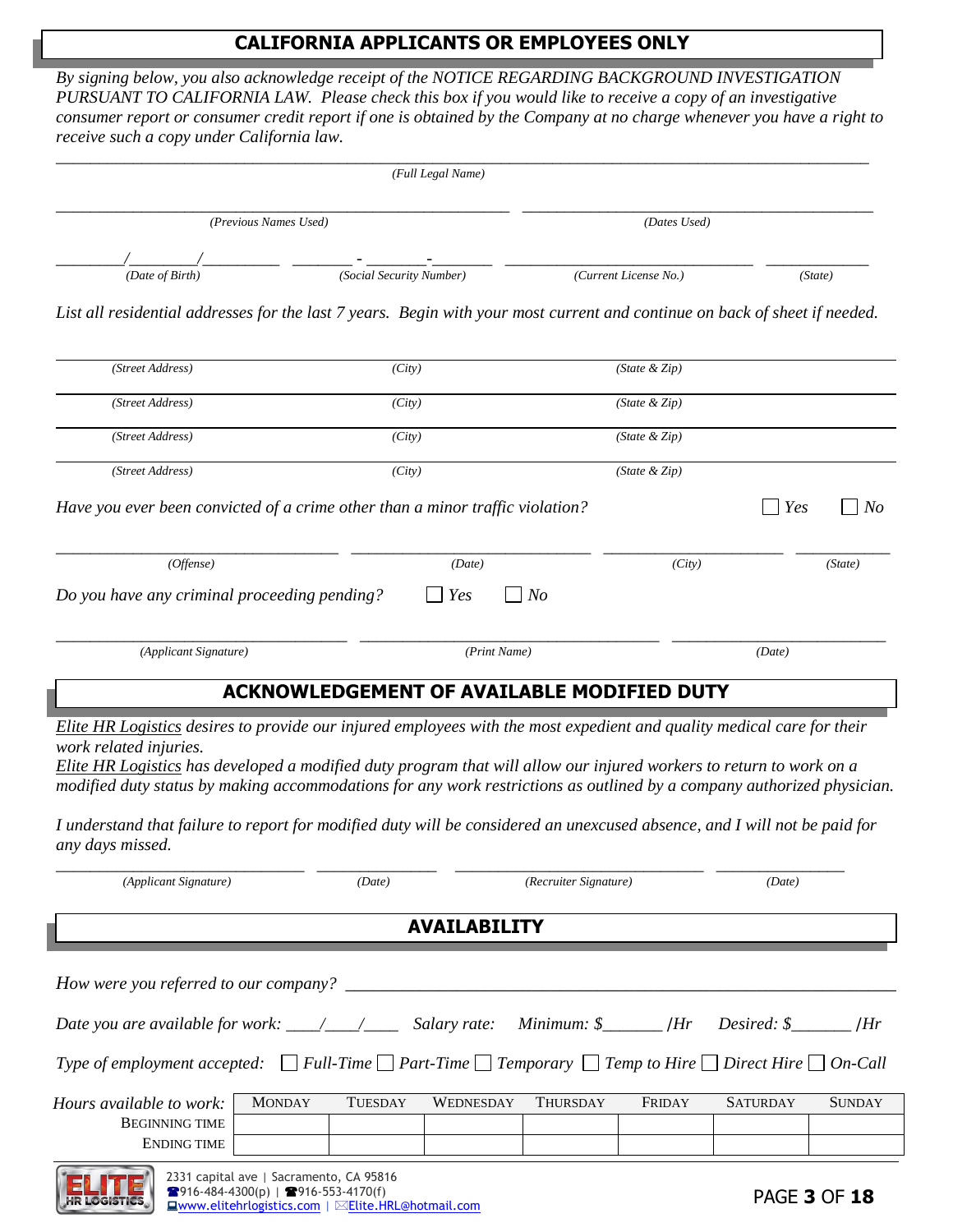#### **WORK EXPERIENCE**

*List all current and previous employment for a minimum of three (3) years beginning with your most recent employer. Account for all periods of unemployment. Include military service and any volunteer service that is relevant to the position for which you are applying. Do not mark "See Resume". \_\_\_\_\_\_\_\_\_\_\_\_\_\_\_\_\_\_\_\_\_\_\_\_\_\_\_\_\_\_\_\_\_\_\_\_*

|                  |                                | Are you currently employed? $\Box$ Yes $\Box$ No  |                 | position for which you are applying. Do not mark see hesume<br>(Applicant Name)<br>If 'Yes', may we contact your current employer? $\Box$ Yes             |       | $\overline{N}$ |              |
|------------------|--------------------------------|---------------------------------------------------|-----------------|-----------------------------------------------------------------------------------------------------------------------------------------------------------|-------|----------------|--------------|
| 1.               | <b>FROM</b>                    | TO                                                | <b>EMPLOYER</b> |                                                                                                                                                           | PHONE |                |              |
| <b>JOB TITLE</b> |                                | <b>T</b> FULL-TIME<br>$\square$ PART-TIME         | <b>ADDRESS</b>  |                                                                                                                                                           |       |                |              |
|                  | IMMEDIATE SUPERVISOR AND TITLE |                                                   |                 | WERE YOU SUBJECTED TO THE FEDERAL MOTOR CARRIER SAFETY REGULATIONS WHILE EMPLOYED?                                                                        |       | $\Box$ YES     | $\square$ NO |
| \$               | STARTING SALARY                | <b>NOURLY</b><br><b>NEEKLY</b>                    |                 | WAS THE JOB DESIGNATED AS A SAFETY SENSITIVE FUNCTION IN ANY DOT REGULATED MODE, SUBJECT TO<br>THE ALCOHOL AND CONTROLLED SUBSTANCE TESTING REQUIREMENTS? |       | $\Box$ YES     | $\square$ NO |
| \$               | <b>ENDING SALARY</b>           | <b>NOURLY</b><br>$\square$ WEEKLY                 |                 | <b>REASON FOR LEAVING</b>                                                                                                                                 |       |                |              |
|                  |                                | SUMMARIZE NATURE OF WORK AND JOB RESPONSIBILITIES |                 |                                                                                                                                                           |       |                |              |
| 2.               | <b>FROM</b>                    | <b>TO</b>                                         | <b>EMPLOYER</b> |                                                                                                                                                           | PHONE |                |              |
| <b>JOB TITLE</b> |                                | $\Box$ FULL-TIME<br>$\Box$ PART-TIME              | <b>ADDRESS</b>  |                                                                                                                                                           |       |                |              |
|                  | IMMEDIATE SUPERVISOR AND TITLE |                                                   |                 | WERE YOU SUBJECTED TO THE FEDERAL MOTOR CARRIER SAFETY REGULATIONS WHILE EMPLOYED?                                                                        |       | $\Box$ YES     | $\square$ NO |
| \$               | STARTING SALARY                | <b>NOURLY</b><br>$\square$ WEEKLY                 |                 | WAS THE JOB DESIGNATED AS A SAFETY SENSITIVE FUNCTION IN ANY DOT REGULATED MODE, SUBJECT TO<br>THE ALCOHOL AND CONTROLLED SUBSTANCE TESTING REQUIREMENTS? |       | $\Box$ YES     | $\square$ NO |
| \$               | <b>ENDING SALARY</b>           | <b>NOURLY</b><br><b>NEEKLY</b>                    |                 | <b>REASON FOR LEAVING</b>                                                                                                                                 |       |                |              |
|                  |                                | SUMMARIZE NATURE OF WORK AND JOB RESPONSIBILITIES |                 |                                                                                                                                                           |       |                |              |
| З.               | <b>FROM</b>                    | <b>TO</b>                                         | <b>EMPLOYER</b> |                                                                                                                                                           | PHONE |                |              |
| JOB TITLE        |                                | <b>T</b> FULL-TIME<br>PART-TIME                   | <b>ADDRESS</b>  |                                                                                                                                                           |       |                |              |
|                  | IMMEDIATE SUPERVISOR AND TITLE |                                                   |                 | WERE YOU SUBJECTED TO THE FEDERAL MOTOR CARRIER SAFETY REGULATIONS WHILE EMPLOYED?                                                                        |       | $\Box$ YES     | $\square$ NO |
| \$               | STARTING SALARY                | $\Box$ HOURLY<br><b>NEEKLY</b>                    |                 | WAS THE JOB DESIGNATED AS A SAFETY SENSITIVE FUNCTION IN ANY DOT REGULATED MODE, SUBJECT TO<br>THE ALCOHOL AND CONTROLLED SUBSTANCE TESTING REQUIREMENTS? |       | $\Box$ YES     | $\square$ NO |
| \$               | <b>ENDING SALARY</b>           | $\square$ HOURLY<br><b>NEEKLY</b>                 |                 | <b>REASON FOR LEAVING</b>                                                                                                                                 |       |                |              |
|                  |                                | SUMMARIZE NATURE OF WORK AND JOB RESPONSIBILITIES |                 |                                                                                                                                                           |       |                |              |
| 4.               | <b>FROM</b>                    | <b>TO</b>                                         | <b>EMPLOYER</b> |                                                                                                                                                           | PHONE |                |              |
| <b>JOB TITLE</b> |                                | $\Box$ FULL-TIME<br><b>D</b> PART-TIME            | <b>ADDRESS</b>  |                                                                                                                                                           |       |                |              |
|                  | IMMEDIATE SUPERVISOR AND TITLE |                                                   |                 | WERE YOU SUBJECTED TO THE FEDERAL MOTOR CARRIER SAFETY REGULATIONS WHILE EMPLOYED?                                                                        |       | $\square$ YES  | $\square$ NO |
| \$               | STARTING SALARY                | $\Box$ HOURLY<br><b>NEEKLY</b>                    |                 | WAS THE JOB DESIGNATED AS A SAFETY SENSITIVE FUNCTION IN ANY DOT REGULATED MODE, SUBJECT TO<br>THE ALCOHOL AND CONTROLLED SUBSTANCE TESTING REQUIREMENTS? |       | $\square$ YES  | $\square$ NO |
| \$               | <b>ENDING SALARY</b>           | $\Box$ HOURLY<br>$\square$ WEEKLY                 |                 | <b>REASON FOR LEAVING</b>                                                                                                                                 |       |                |              |
|                  |                                | SUMMARIZE NATURE OF WORK AND JOB RESPONSIBILITIES |                 |                                                                                                                                                           |       |                |              |
| 5.               | <b>FROM</b>                    | <b>TO</b>                                         | <b>EMPLOYER</b> |                                                                                                                                                           | PHONE |                |              |
| JOB TITLE        |                                | <b>T</b> FULL-TIME<br>$\square$ PART-TIME         | <b>ADDRESS</b>  |                                                                                                                                                           |       |                |              |
|                  | IMMEDIATE SUPERVISOR AND TITLE |                                                   |                 | WERE YOU SUBJECTED TO THE FEDERAL MOTOR CARRIER SAFETY REGULATIONS WHILE EMPLOYED?                                                                        |       | $\square$ YES  | $\square$ NO |
| \$               | STARTING SALARY                | $\Box$ HOURLY<br>$\square$ WEEKLY                 |                 | WAS THE JOB DESIGNATED AS A SAFETY SENSITIVE FUNCTION IN ANY DOT REGULATED MODE, SUBJECT TO<br>THE ALCOHOL AND CONTROLLED SUBSTANCE TESTING REQUIREMENTS? |       | $\square$ YES  | $\square$ NO |
| \$               | <b>ENDING SALARY</b>           | <b>NOURLY</b><br>$\square$ WEEKLY                 |                 | <b>REASON FOR LEAVING</b>                                                                                                                                 |       |                |              |
|                  |                                | SUMMARIZE NATURE OF WORK AND JOB RESPONSIBILITIES |                 |                                                                                                                                                           |       |                |              |

**HR LOGISTICS**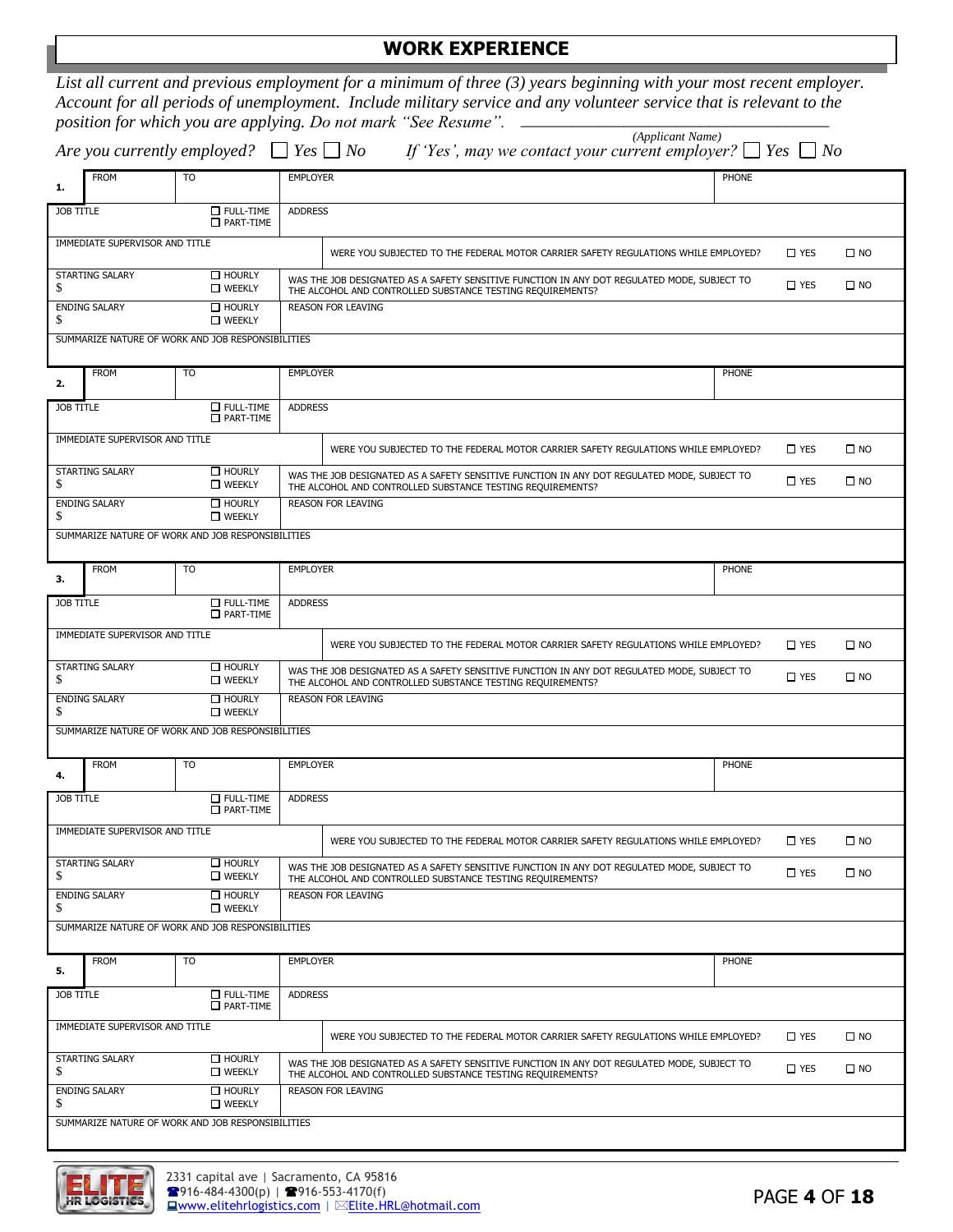#### **ADDITIONAL QUESTIONS**

*Bobtail/Box truck Driving Experience: \_\_\_\_\_\_\_\_\_ years*

*Types of Equipment Operated: \_\_\_\_\_\_\_\_\_\_\_\_\_\_\_\_\_\_\_\_\_\_\_\_\_\_\_\_\_\_\_\_\_\_\_\_\_\_\_\_\_\_\_\_\_\_\_\_\_\_\_\_\_\_\_\_\_\_\_\_\_\_\_\_\_\_\_\_\_\_*

*All Driver Licenses Held in the past 3 years:*

|              | LICENSE #                                  | <b>CLASS</b>                                                                                                                                                                                                                                                                                       | <b>EXP DATE</b>                                                                                                                                                                                                                                                                                                                                                                                                                     |                                                                                                                                                                                                                                                                                                                                                            |                                                                                                                                       |
|--------------|--------------------------------------------|----------------------------------------------------------------------------------------------------------------------------------------------------------------------------------------------------------------------------------------------------------------------------------------------------|-------------------------------------------------------------------------------------------------------------------------------------------------------------------------------------------------------------------------------------------------------------------------------------------------------------------------------------------------------------------------------------------------------------------------------------|------------------------------------------------------------------------------------------------------------------------------------------------------------------------------------------------------------------------------------------------------------------------------------------------------------------------------------------------------------|---------------------------------------------------------------------------------------------------------------------------------------|
| <b>STATE</b> | LICENSE #                                  | <b>CLASS</b>                                                                                                                                                                                                                                                                                       | <b>EXP DATE</b>                                                                                                                                                                                                                                                                                                                                                                                                                     |                                                                                                                                                                                                                                                                                                                                                            |                                                                                                                                       |
|              |                                            |                                                                                                                                                                                                                                                                                                    |                                                                                                                                                                                                                                                                                                                                                                                                                                     | $\Box$ Yes                                                                                                                                                                                                                                                                                                                                                 | $\Box$ No                                                                                                                             |
|              |                                            |                                                                                                                                                                                                                                                                                                    |                                                                                                                                                                                                                                                                                                                                                                                                                                     | $\Box$ Yes                                                                                                                                                                                                                                                                                                                                                 | $\Box$ No                                                                                                                             |
|              |                                            |                                                                                                                                                                                                                                                                                                    |                                                                                                                                                                                                                                                                                                                                                                                                                                     | $\Box$ Yes                                                                                                                                                                                                                                                                                                                                                 | $\Box$ No                                                                                                                             |
|              |                                            |                                                                                                                                                                                                                                                                                                    |                                                                                                                                                                                                                                                                                                                                                                                                                                     | $\Box$ Yes                                                                                                                                                                                                                                                                                                                                                 | $\Box$ No                                                                                                                             |
|              |                                            |                                                                                                                                                                                                                                                                                                    |                                                                                                                                                                                                                                                                                                                                                                                                                                     | $\Box$ Yes                                                                                                                                                                                                                                                                                                                                                 | $\Box$ No                                                                                                                             |
|              |                                            |                                                                                                                                                                                                                                                                                                    |                                                                                                                                                                                                                                                                                                                                                                                                                                     | $\Box$ Yes                                                                                                                                                                                                                                                                                                                                                 | $\Box$ No                                                                                                                             |
|              |                                            |                                                                                                                                                                                                                                                                                                    |                                                                                                                                                                                                                                                                                                                                                                                                                                     | $\Box$ Yes                                                                                                                                                                                                                                                                                                                                                 | $\Box$ No                                                                                                                             |
|              |                                            |                                                                                                                                                                                                                                                                                                    |                                                                                                                                                                                                                                                                                                                                                                                                                                     | $\Box$ Yes                                                                                                                                                                                                                                                                                                                                                 | $\Box$ No                                                                                                                             |
|              |                                            |                                                                                                                                                                                                                                                                                                    |                                                                                                                                                                                                                                                                                                                                                                                                                                     | $\Box$ Yes                                                                                                                                                                                                                                                                                                                                                 | $\Box$ No                                                                                                                             |
|              |                                            |                                                                                                                                                                                                                                                                                                    |                                                                                                                                                                                                                                                                                                                                                                                                                                     | Yes                                                                                                                                                                                                                                                                                                                                                        | $\Box$ No                                                                                                                             |
|              |                                            |                                                                                                                                                                                                                                                                                                    |                                                                                                                                                                                                                                                                                                                                                                                                                                     |                                                                                                                                                                                                                                                                                                                                                            |                                                                                                                                       |
|              |                                            |                                                                                                                                                                                                                                                                                                    |                                                                                                                                                                                                                                                                                                                                                                                                                                     |                                                                                                                                                                                                                                                                                                                                                            | $\Box$ Yes $\Box$ No                                                                                                                  |
|              |                                            |                                                                                                                                                                                                                                                                                                    |                                                                                                                                                                                                                                                                                                                                                                                                                                     |                                                                                                                                                                                                                                                                                                                                                            |                                                                                                                                       |
|              | <b>STATE</b><br>Have you ever been bonded? | or without reasonable accommodation?<br>Have you ever had security clearance?<br>Have you ever been convicted of a felony?<br>imprisonment within the previous 2-years<br>(Such conviction will not necessarily disqualify you from the position)<br>Have you ever worked as a temporary employee? | Do you have any relatives employed with this company?<br>Have you submitted an application with Elite HR Logistics before?<br>(Such conviction will not necessarily disqualify you from the position)<br>Have you ever been convicted of a misdemeanor which resulted in?<br>(Example: Certified forklift operator, machinist, welder, assembly or warehouse, etc.)<br>Do you have a license or certificate for a particular skill? | Are you able to perform the essential functions of the job for which you are applying, either with<br>If no, describe the functions that cannot be performed: ________________________<br>If yes, please list their names and positions: _________________________________<br>Have you obtained any special skills as a result of service in the military? | Do you have any other special skills or qualifications which you feel would make you suited for work?<br>$Company\, assigned\ to: \_$ |

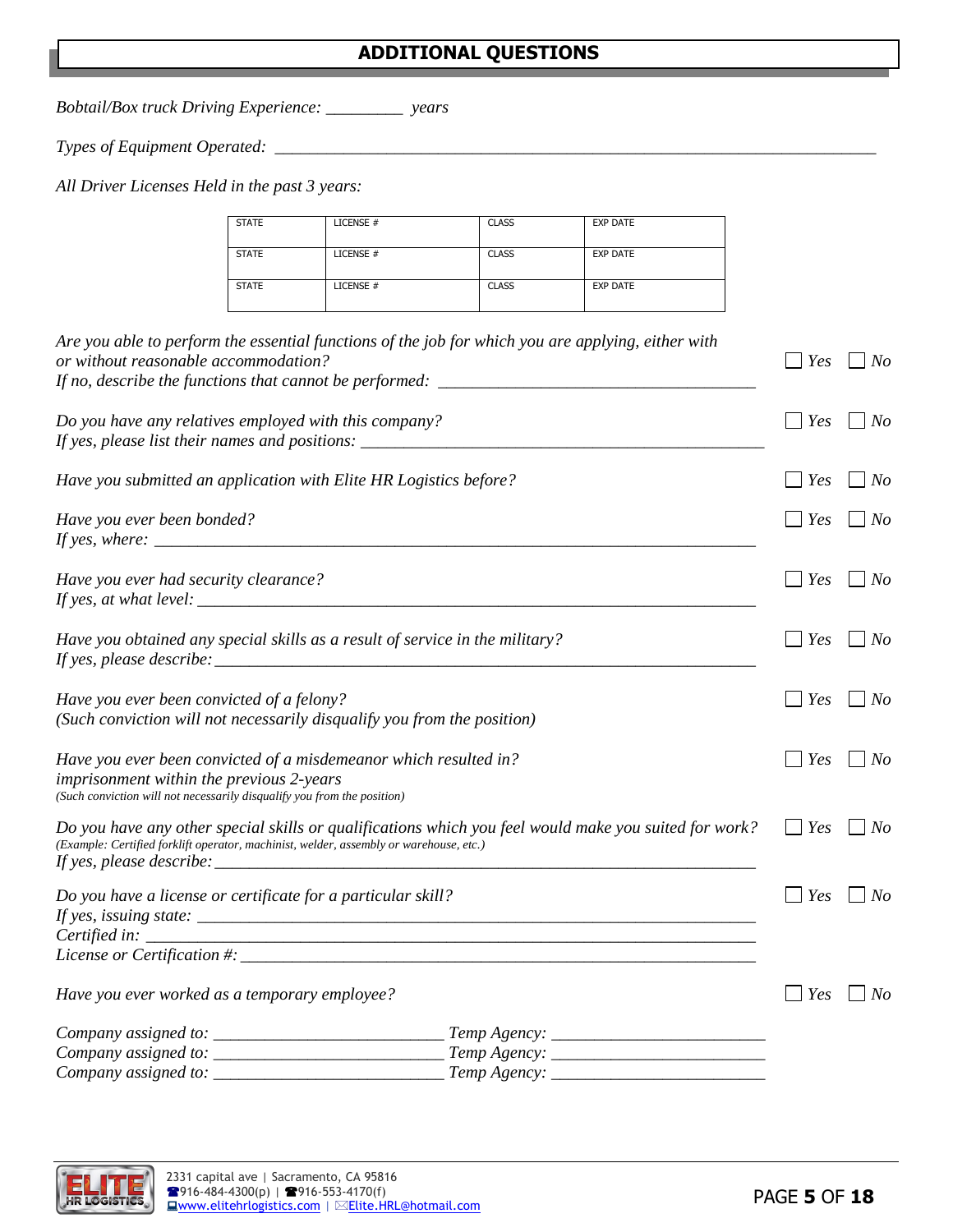### **EDUCATIONAL BACKGROUND**

| Give record of all High Schools, Colleges, Universities, Trade or Vocational Schools you have attended. |                         |                    |  |  |  |
|---------------------------------------------------------------------------------------------------------|-------------------------|--------------------|--|--|--|
| NUMBER OF YEARS                                                                                         | <b>MAJOR SUBJECT OR</b> | DEGREE OR          |  |  |  |
|                                                                                                         |                         | <b>CERTIFICATE</b> |  |  |  |
|                                                                                                         |                         |                    |  |  |  |
|                                                                                                         |                         |                    |  |  |  |
|                                                                                                         |                         |                    |  |  |  |
|                                                                                                         |                         |                    |  |  |  |
|                                                                                                         | <b>COMPLETED</b>        | <b>COURSE</b>      |  |  |  |

# **REFERENCES**

*List the three persons not related to you who have knowledge of your work performance within the last three years.*

| <b>NAME AND ADDRESS</b> | <b>OCCUPATION</b> | <b>NUMBER OF YEARS</b><br><b>KNOWN</b> | PHONE NUMBER |
|-------------------------|-------------------|----------------------------------------|--------------|
|                         |                   |                                        |              |
|                         |                   |                                        |              |
|                         |                   |                                        |              |

## **ACCIDENT RECORD PAST 3 YEARS**

|                  | DATE OF ACCIDENT     | LOCATION OF ACCIDENT        |                      | TYPE OF VEHICLE OPERATED  |                      |  |  |  |  |
|------------------|----------------------|-----------------------------|----------------------|---------------------------|----------------------|--|--|--|--|
| 1.               |                      |                             |                      |                           |                      |  |  |  |  |
| <b>INJURIES:</b> | $\Box$ YES $\Box$ NO | FMCSA/DOT DEFINED ACCIDENT: | $\Box$ YES $\Box$ NO | DOT PREVENTABLE ACCIDENT: | $\Box$ YES $\Box$ NO |  |  |  |  |
|                  | <b>CIRCUMSTANCES</b> |                             |                      |                           |                      |  |  |  |  |
|                  | <b>EXPLANATION</b>   |                             |                      |                           |                      |  |  |  |  |
| 2.               | DATE OF ACCIDENT     | LOCATION OF ACCIDENT        |                      | TYPE OF VEHICLE OPERATED  |                      |  |  |  |  |
| <b>INJURIES:</b> | $\Box$ YES $\Box$ NO | FMCSA/DOT DEFINED ACCIDENT: | $\Box$ YES $\Box$ NO | DOT PREVENTABLE ACCIDENT: | $\Box$ YES $\Box$ NO |  |  |  |  |
|                  | <b>CIRCUMSTANCES</b> |                             |                      |                           |                      |  |  |  |  |
|                  | <b>EXPLANATION</b>   |                             |                      |                           |                      |  |  |  |  |
| 3.               | DATE OF ACCIDENT     | LOCATION OF ACCIDENT        |                      | TYPE OF VEHICLE OPERATED  |                      |  |  |  |  |
| INJURIES:        | $\Box$ YES $\Box$ NO | FMCSA/DOT DEFINED ACCIDENT: | $\Box$ YES $\Box$ NO | DOT PREVENTABLE ACCIDENT: | $\Box$ YES $\Box$ NO |  |  |  |  |
|                  | <b>CIRCUMSTANCES</b> |                             |                      |                           |                      |  |  |  |  |
|                  | EXPLANATION          |                             |                      |                           |                      |  |  |  |  |

*\_\_\_\_\_\_\_\_\_\_\_\_\_\_\_\_\_\_\_\_\_\_\_\_\_\_\_\_\_\_\_\_\_\_\_\_\_\_\_\_\_\_\_\_\_\_\_\_\_\_\_\_\_\_\_\_\_\_\_\_\_\_\_\_\_\_\_\_\_\_\_\_\_\_\_\_\_\_\_\_\_\_\_\_\_\_\_\_\_\_\_\_\_\_\_\_\_ \_\_\_\_\_\_\_\_\_\_\_\_\_\_\_\_\_\_\_\_\_\_\_\_\_\_\_\_\_\_\_\_\_\_\_\_\_\_\_\_\_\_\_\_\_\_\_\_\_\_\_\_\_\_\_\_\_\_\_\_\_\_\_\_\_\_\_\_\_\_\_\_\_\_\_\_\_\_\_\_\_\_\_\_\_\_\_\_\_\_\_\_\_\_\_\_\_ \_\_\_\_\_\_\_\_\_\_\_\_\_\_\_\_\_\_\_\_\_\_\_\_\_\_\_\_\_\_\_\_\_\_\_\_\_\_\_\_\_\_\_\_\_\_\_\_\_\_\_\_\_\_\_\_\_\_\_\_\_\_\_\_\_\_\_\_\_\_\_\_\_\_\_\_\_\_\_\_\_\_\_\_\_\_\_\_\_\_\_\_\_\_\_\_\_*

*License Ever Revoked or Suspended by a State of Federal Agency? Yes No*

*State or Federal Agency that suspended License: \_\_\_\_\_\_\_\_\_\_\_\_\_\_\_\_\_\_\_\_\_\_\_ Date of Suspension: \_\_\_\_\_\_\_\_\_\_\_\_\_\_\_\_\_\_*

*Please provide statement of circumstances: \_\_\_\_\_\_\_\_\_\_\_\_\_\_\_\_\_\_\_\_\_\_\_\_\_\_\_\_\_\_\_\_\_\_\_\_\_\_\_\_\_\_\_\_\_\_\_\_\_\_\_\_\_\_\_\_\_\_\_\_\_\_*

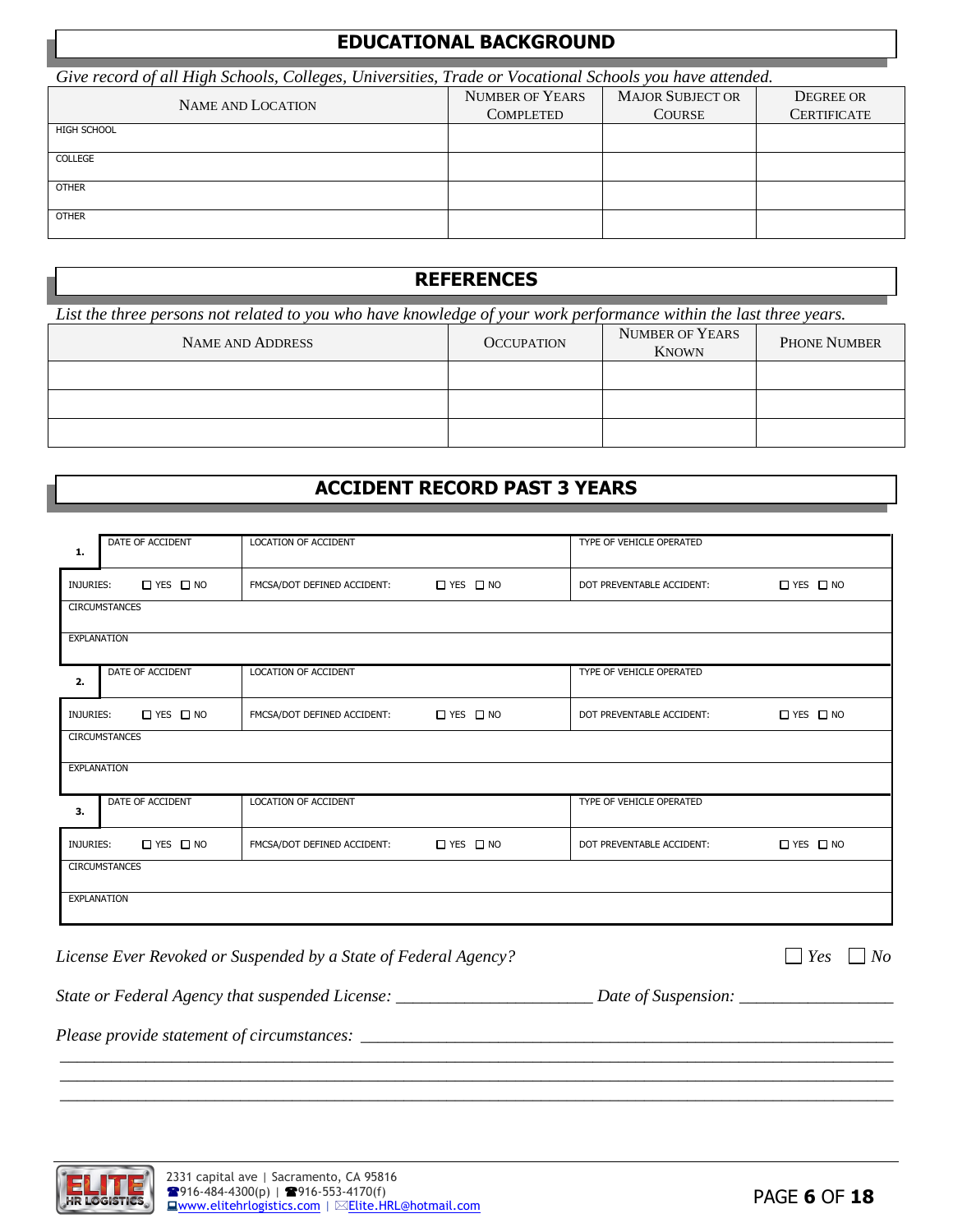#### **FACTS ABOUT SEXUAL HARASSMENT (THE U.S. EQUAL EMPLOYMENT OPPORTUNITY COMMISSION)**

*Sexual harassment is a form of sex discrimination that violates [Title VII of the Civil Rights Act of 1964.](http://www.eeoc.gov/policy/vii.html) Unwelcome sexual advances, requests for sexual favors, and other verbal or physical conduct of a sexual nature constitutes sexual harassment when submission to or rejection of this conduct explicitly or implicitly affects an individual's employment, unreasonably interferes with an individual's work performance or creates an intimidating, hostile or offensive work environment.*

*Sexual harassment can occur in a variety of circumstances, including but not limited to the following:*

- *The victim as well as the harasser may be a woman or a man. The victim does not have to be of the opposite sex.*
- *The harasser can be the victim's supervisor, an agent of the employer, a supervisor in another area, a co-worker, or a non-employee.*
- *The victim does not have to be the person harassed but could be anyone affected by the offensive conduct.*
- *Unlawful sexual harassment may occur without economic injury to or discharge of the victim.*
- *The harasser's conduct must be unwelcome.*

*It is helpful for the victim to directly inform the harasser that the conduct is unwelcome and must stop. The victim should use any employer complaint mechanism or grievance system available.*

*When investigating allegations of sexual harassment, EEOC looks at the whole record: the circumstances, such as the nature of the sexual advances, and the context in which the alleged incidents occurred. A determination on the allegations is made from the facts on a case-by-case basis.*

*Prevention is the best tool to eliminate sexual harassment in the workplace. Employers are encouraged to take steps necessary to prevent sexual harassment from occurring. They should clearly communicate to employees that sexual harassment will not be tolerated. They can do so by establishing an effective complaint or grievance process and taking immediate and appropriate action when an employee complains.*

*By signing this document, Elite HR Logistics has provided you with information regarding harassment in the work place.*

*\_\_\_\_\_\_\_\_\_\_\_\_\_\_\_\_\_\_\_\_\_\_\_\_\_\_\_\_\_\_\_\_\_\_ \_\_\_\_\_\_\_\_\_\_\_\_\_\_\_\_\_\_\_\_\_\_\_\_\_\_\_\_\_\_\_\_\_\_\_ \_\_\_\_\_\_\_\_\_\_\_\_\_\_\_\_\_\_\_\_\_\_\_\_\_ (Applicant Signature) (Print Name) (Date)*

# **PLEASE READ EACH CAREFULLY, INITIAL EACH PARAGRAPH AND SIGN BELOW**

*\_\_\_\_\_ I hereby certify that I have not knowingly withheld any information that may adversely affect my chances for employment and that the answers given by me are true and correct to the best of my knowledge. I further certify that I, the undersigned applicant, have personally completed this application. I understand that any omission or misstatement of material facts on this application or on any document used to secure employment shall be grounds for rejection of this application and immediate discharge if I am employed, regardless of the time elapsed before discovery.*

*\_\_\_\_\_ I hereby authorize the Company to thoroughly investigate my references, work record, education and other matters related to my suitability for employment and, further, authorize the references I have listed to disclose to the Company any and all letters, reports, and other information related to my work records, without giving me prior notice of such disclosure. In addition, I hereby release the Company, my former employers and other persons, corporations, partnerships and associations from any and all claims, demands or liabilities arising out of or in any way related to such investigations or disclosure. Lastly, I hereby grant Elite HR Logistics my permission to release my medical and background investigation information to any interested employer without notice.*

- *\_\_\_\_\_ In compliance with Federal regulations, the Company requires each applicant upon hire to submit verification of identity and employment authorization to work in the United States. Original, Authentic documentation is mandatory. If hired, I can submit original authentic documents that will verify my identity and demonstrate my employment authorization to work in the United States of America. I understand that the use of fraudulent documentation, or documents that were lawfully issued to another person may result in a fine or imprisonment of up to five (5) years, or both. Use of altered cards or fraudulent cards is grounds for termination.*
	- *\_\_\_\_\_ I acknowledge that any employment offered by the Company has no specified term and may be terminated by the employer or the employee at will, with or without cause. I further acknowledge that this At Will statement is not alterable except by a written agreement signed by the Company President and myself.*